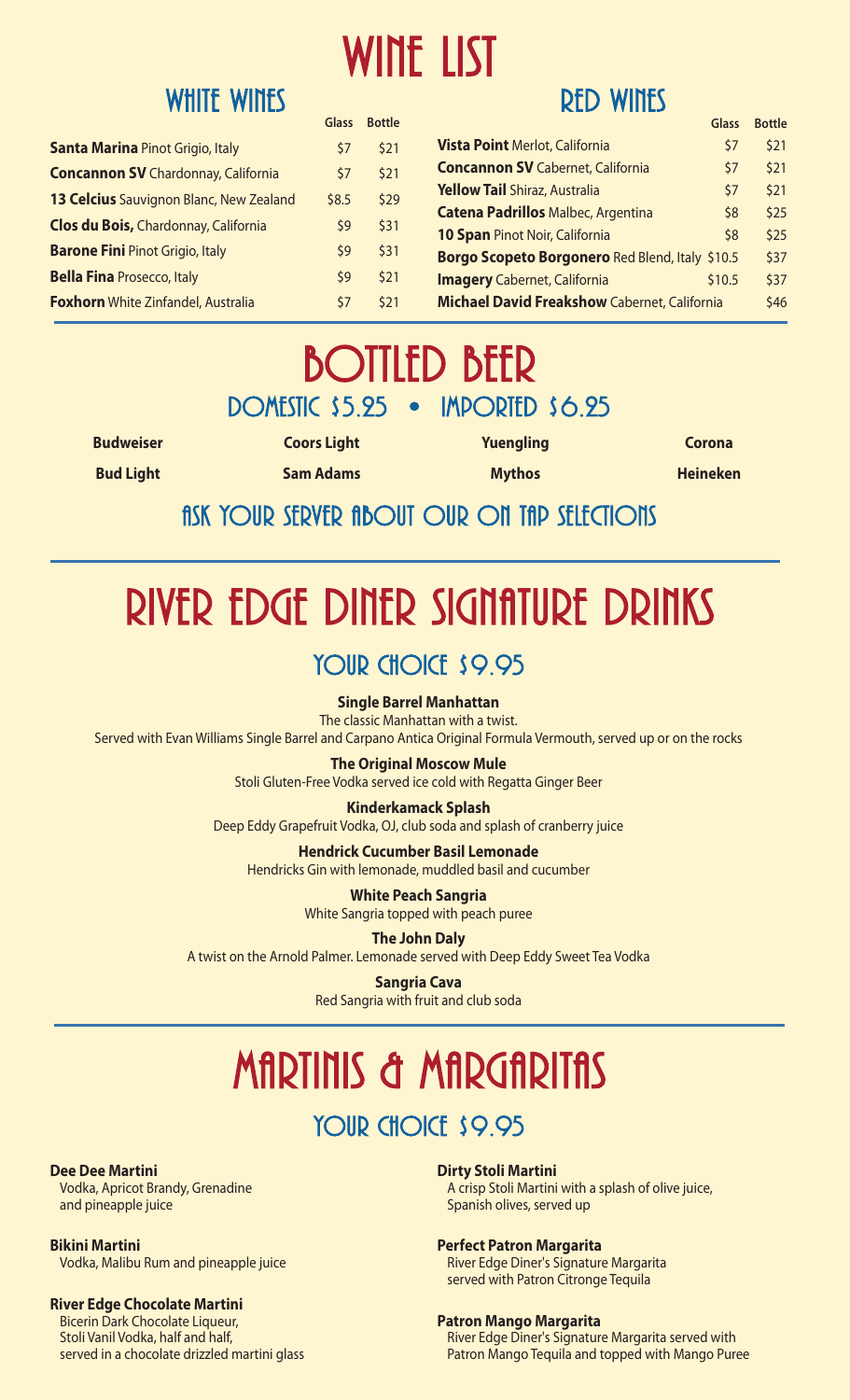# Hot Drinks

#### **House Blend Coffee** 2.95

**Hot Chocolate** 3.50 Delicious chocolatey goodness with whipped cream

**Tea** 2.95 Regular or Decaf

**Herbal Tea** 3.50 Ask your server about our available flavors

**Cappuccino** 4.75 Espresso and steamed milk **Espresso** Single 3.50 • Double 4.75

**Caffe Mocha** 5.50 Double espresso, chocolate syrup and steamed milk

**Irish Coffee** 5.50 Coffee with a shot of Irish whiskey

**Caramel Macchiato** 5.50 Double espresso, caramel sauce, vanilla syrup and steamed milk

**The Callas** 5.50 Espresso, vanilla syrup, honey and steamed milk

**Flavored syrups available for 1.00 Extra**

# Cold Drinks

**Sodas** 3.25 Enjoy a refill of your favorite soft drink

**Bottled Water** 2.50

**Juice** Med. 3.50 • Lg. 4.75 Orange, pineapple, cranberry, apple, tomato, grapefruit

**Blended Fruit Smoothies** 5.95 Mixed berry, mango, strawberry, cherry

**Fresh Brewed Iced Tea** 3.25

**Organic Cold Brew Coffee** 5.25

**Iced Coffee** 3.25 House blend

**Iced Latte** 4.95

**Greek Frappe** 4.50 This is sure to wake you up in the morning **Cappuccino Freddo** 4.95 Iced cappuccino

**Freddo Espresso** 4.50 Iced espresso

**Root Beer Float** 5.95 No description necessary for this classic creation

**Ice Cream Soda** 5.95 Ask your server for available flavors

**Egg Cream** 4.75 Milk, seltzer and flavored syrup

**Milk** Med. 3.75 • Lg. 4.20

**Chocolate Milk** Med. 3.95 • Lg. 4.50

# **MILKSHAKES**

**Classic** 6.75 Your favorite flavor with whipped cream on top

**Oreo Cookies & Cream** 7.50 Vanilla ice cream and Oreo cookies with whipped cream

**Nutellin** 7.50 Vanilla ice cream, Nutella and whipped cream

**Berry Crazy** 7.50 Strawberry ice cream, blueberries and banana with whipped cream

**Chocolate Mudslide** 7.50 Chocolate ice cream, coffee, Oreo cookies and chocolate syrup with whipped cream

## CRAZY SHAKES

**\*Check Out Our Specials for More Wild & Crazy Creations**

**Oreo Cake Shake**

Cookies & creme milkshake with an Oreo encrusted rim, topped with a slice of Oreo cake and then smothered in whipped cream & chocolate drizzle

#### **Brownie Blast Shake**

Chocolate milkshake with an Oreo encrusted rim, topped with our giant house made brownie, whipped cream, sprinkles and chocolate drizzle

#### **Birthday Cake Shake**

Vanilla milkshake topped with a slice of birthday cake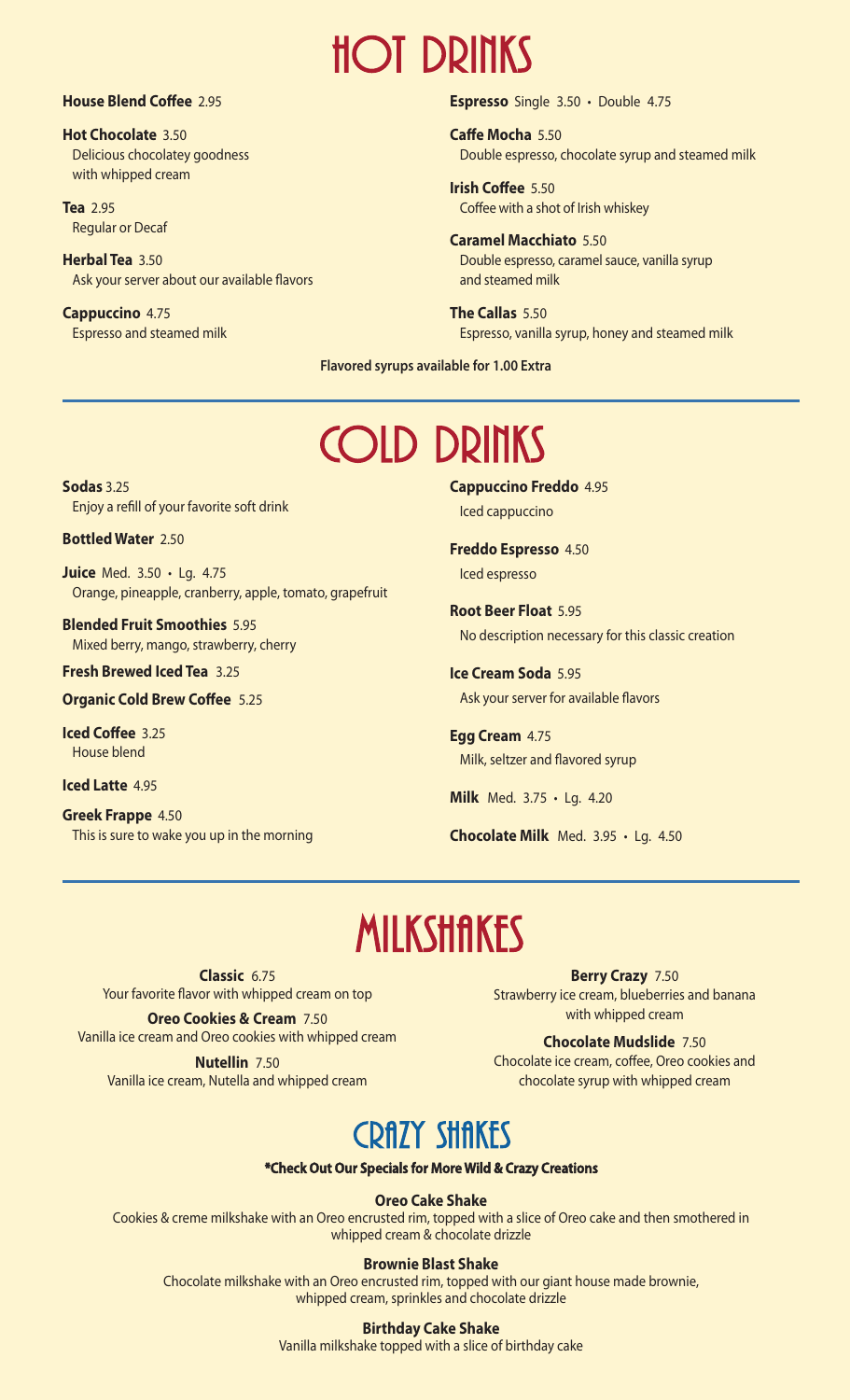

#### **Quesadillas** 10.00

Flour tortilla stuffed with cheese, served with lettuce, tomato, sour cream & salsa **with Vegetables** 12.50 **with Chicken** 12.50 **with Thinly Sliced Sirloin Steak** 13.50

**Creamy Spinach & Artichoke Dip** 12.00 Served with tortilla chips

**Boneless Buffalo Chicken Strips** 13.50 Blue cheese dressing

> **Coconut Shrimp** 12.50 Sweet Thai chili dipping sauce

**Broccoli Cheddar Poppers** 10.50 Served with blue cheese dressing

**Spicy Buffalo Wings** 12.00 Hot, medium, mild, BBQ or teriyaki

> **Mozzarella Sticks** 10.50 Marinara sauce

**Fried Zucchini Sticks** 10.50 Marinara sauce

**Chicken Fingers** 11.50 with honey mustard or BBQ sauce

> **Fried Calamari** 13.50 with marinara sauce

**Shrimp Cocktail** 17.95 Housemade cocktail sauce

**River Edge Diner Trio** 13.95 A combination of mozzarella sticks, potato skins & spicy Buffalo wings

**Onion Rings** 8.95

**Loaded Onion Rings** 11.75 Golden fried onion rings topped with chopped bacon and Monterey jack cheese

**Fresh Mozzarella Appetizer** 12.75 with sliced tomato, drizzled with sweet balsamic glaze

**Crab Cakes** 16.50 Two panko crusted crab cakes made from our 100% real crabmeat stuffing

**Stuffed Mushrooms** 15.50 Three fresh mushroom caps filled with our 100% real crabmeat stuffing

**Texas Roadhouse Chili** 9.50 Housemade chili topped with melted Monterey Jack cheese, served with tortilla chips

**Guacamole Mexicana** 12.50 Housemade guacamole with diced tomatoes & red onions, served with tortilla chips

> **Nachos Supreme** 12.50 Crispy tortilla chips with melted nacho cheese, chili sauce, chopped lettuce, tomatoes, jalapeno peppers, sour cream & salsa

**Nachos Cubano** 13.50 Crunchy tortilla chips with BBQ pulled pork, shredded Monterey jack cheese, shredded lettuce, diced tomato & sour cream

> **Potato Skins with Cheddar Cheese & Broccoli** 10.50 **with Cheddar Cheese & Bacon** 11.00

**Kansas City Skins** 12.00 Loaded with BBQ pulled pork & melted Monterey jack cheese

SOUP OF THE DAY

**Cup** 4.25 **• Bowl** 5.25 **• French Onion** 6.50

# **FRIES & SHINE**

**Side of French Fries** 6.00 **with Gravy** 6.50 **with Cheese** 7.00

**Pizza Fries** 8.50 Housemade marinara sauce, melted mozzarella

**Texas 'Taters** 12.25 Loaded with BBQ pulled pork & melted Monterey jack cheese

**Loaded Buffalo Fries** 11.00 Bacon, Buffalo sauce & melted Monterey jack cheese

**Jersey Disco Fries** 9.25 Curly fries topped with gravy and melted mozzarella

> **Nacho Cheese Fries** 8.25 **with Chili** 10.25

**Loaded Cheese Fries** 11.25 Chopped bacon & melted Monterey jack cheese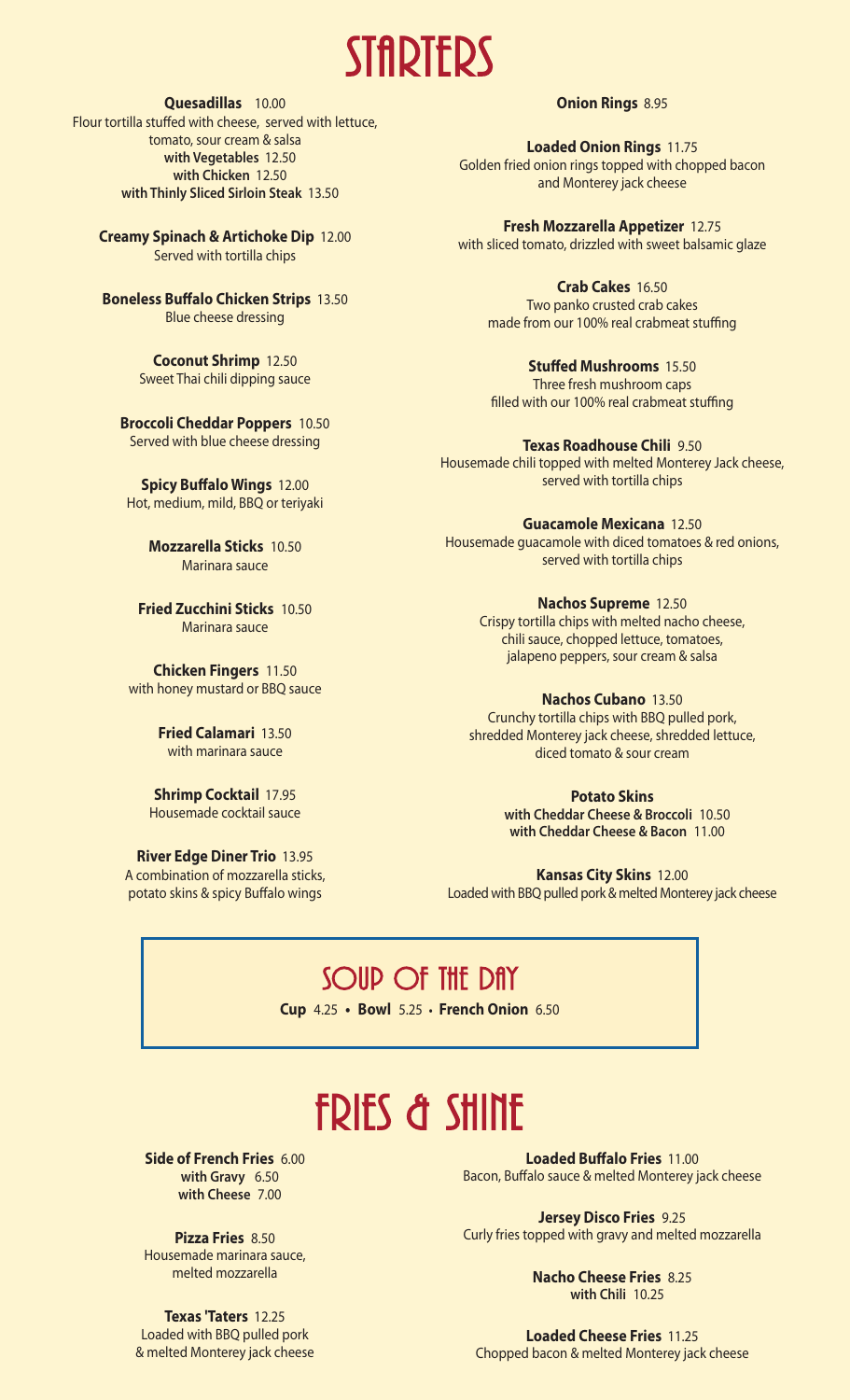# Sfilmds

#### **Greek Salad Athenian Style** 16.95

Chopped mixed greens with tomato, cucumbers, olives, anchovies & feta cheese mixed with Greek dressing

#### **Chicken Caesar Salad** 16.95

Grilled chicken, romaine lettuce, croutons & shredded parmesan cheese mixed with Caesar dressing

#### **Asian Chicken Salad** 17.95

Grilled chicken, mixed greens, sliced cherry tomatoes, cucumbers and walnuts, topped with Asian noodles and mandarins, served with sweet Asian sesame dressing

#### **Summer Salad** 17.95

Grilled chicken, mixed greens, tomato, cucumber, strawberries and walnuts served with raspberry vinaigrette dressing

#### **Cobb Salad** 17.95 Grilled chicken, mixed greens, tomato, bacon, egg, avocado & crumbled gorgonzola cheese, served with blue cheese dressing in a tortilla bowl

**Fresh Garden Salad** 12.00 Mixed greens, tomato & cucumbers

**Apple Salad** 17.95

Grilled chicken, apples, strawberries, mixed greens, dried apricots, raisins, gorgonzola cheese and candied walnuts with raspberry vinaigrette

**Southwest Salad** 17.95 Chicken, mixed greens, corn, black beans, avocado, cilantro and Monterey jack cheese with honey lime dressing in a tortilla bowl

> **California Salad** 13.95 Cottage cheese served with fresh strawberries, melon & banana

**Melon with Cottage Cheese** 10.25 Farm fresh melon served alongside cottage cheese

### Sfiltid fidd-Ons:

**Grilled Chicken** 6.95 **• Sliced Steak** 15.50 **• Salmon** 13.50 **• Grilled Shrimp** 13.50

**Tuna or Chicken Salad** 6.50 **• Turkey Burger** 6.50

# THE MELTING STATION

**Served with pickle & cole slaw upon request**

**Grilled Cheese** 7.95 Your Choice: American, Swiss or Mozzarella **with Tomato** 8.50 **with Bacon, Ham or Taylor Ham** 9.50 **with Canadian Bacon or Turkey Bacon** 11.50

**Grilled Cheese Deluxe** 11.50 With bacon, served with French Fries

**Bacon Avocado Grilled Cheese** 13.95 Grilled bacon and Haas avocado, served with French Fries

**DeeDee's Grilled Cheese** 13.95 Stuffed with two slices of our housemade meatloaf, served with French Fries

**Grilled Cheese Cubano** 13.95 A traditional grilled cheese sandwich filled with sweet & smoky BBQ pulled pork, served with French Fries

**Margherita Grilled Cheese** 13.95 Fresh mozzarella, basil and house marinara on rye bread, served with French Fries

# **PIZZA**

**Plain** 10.95 Housemade tomato sauce with shredded mozzarella

**Bacon Ranch** 11.95 Tomato sauce, chopped bacon, shredded mozzarella and buttermilk ranch

> **Greek** 11.95 Spinach, feta & shredded mozzarella

**Sausage & Peppers** 11.95 Housemade tomato sauce, diced sausage & peppers topped with shredded mozzarella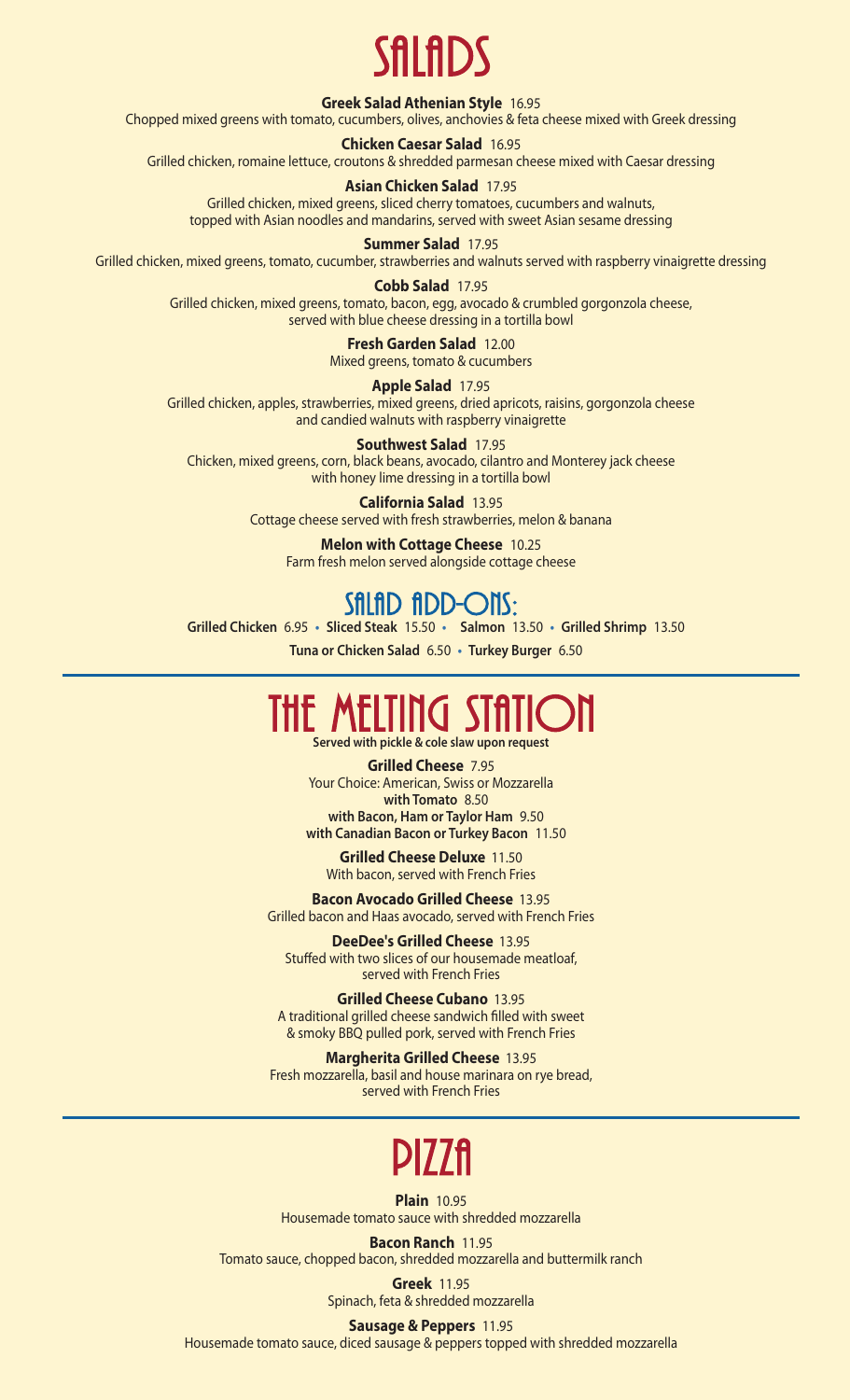# DINER CLASSIC SANDWICHES

Served with pickle & cole slaw upon request • Enjoy your sandwich with French fries for an additional 3.25

#### **Diner B.L.T.** 7.95

Classic bacon, lettuce & tomato sandwich on choice of bread

#### **Monte Cristo** 12.75

Thick cut French toast with sliced turkey breast, imported ham & melted Swiss cheese

#### **Waffle Sandwich** 15.50

Scrambled eggs topped with grilled bacon and melted American cheese sandwiched between two waffle halves

#### **Italian Sub** 13.50

Genoa salami, ham, mozzarella cheese, onions, lettuce & tomato topped with oil & vinegar

**Turkey or Roast Beef Sandwich** 12.95

**Hot Corned Beef or Hot Pastrami** 13.50 Cooked in house and sliced to order

**Housemade Tunafish Salad Sandwich** 11.95 **Platter** served with potato salad & cole slaw 14.95

**Egg Salad Sandwich** 9.00

**Housemade Chicken Salad Sandwich** 9.95 **Platter** served with potato salad & cole slaw 12.95

**Housemade Shrimp Salad Sandwich** 12.95 **Platter** served with potato salad & cole slaw 15.95

## **PARM CENTRAL**

**Served on Italian bread with marinara sauce & melted mozzarella Meatball** 11.95 **• Eggplant** 11.95 **• Chicken** 12.95

# $H$ ot Dog Hfflyfil

**Enjoy with French fries for an additional 3.25**

#### **Hot Dog** 4.95 (Single) Classic beef hot dog

**Chili Dog or Sauerkraut Hot Dog** 6.50 Single hot dog with your choice of chili or sauerkraut

**Twin Philly Cheese Dogs** 11.95 Twin dogs with onions, peppers, roast beef and cheese

> **Twin Chili Dogs** 11.95 Twin Dogs with chili & nacho cheese

# SPECIALIY SANDWICHES

**Served with French fries • Pickle & cole slaw upon request**

## YOUR CHOICE: 14.95

#### **Philly Cheesesteak**

Sliced roast beef with grilled onions & melted American cheese on a hero

#### **Open Faced Reuben**

Served on toasted rye bread with sauerkraut & melted Swiss cheese

#### **Tuna Melt**

Tuna salad topped with melted American cheese & tomato, served on a jumbo English muffin

#### **French Dip**

Sliced roast beef on Italian bread, served with au jus

#### **Panini Italiano**

Grilled chicken, mozzarella cheese & roasted peppers, drizzled with balsamic vinaigrette dressing

#### **Philly Steak Panini**

Roasted peppers, onions & American cheese

#### **Vegetarian Panini**

Grilled eggplant, zucchini, roasted peppers, portobello mushrooms & mozzarella cheese

#### **Pilgrim Panini**

Roast turkey breast, cheddar cheese, cranberry, mayo, tomatoes & mixed greens

#### **Tex Mex Panini**

Grilled chicken, salsa, jalapenos, cheddar cheese and avocado

#### **Reuben Wrap**

Deliciously tender corned beef, Swiss cheese, Russian dressing & housemade cole slaw in a wrap **Buffalo Chicken Wrap**

Lettuce, tomato & sour cream **Turkey B.L.T. Wrap**

#### Turkey, lettuce, tomato, bacon and mayo

**Chicken Caesar Salad Wrap**

Grilled chicken, lettuce and Caesar dressing **Simple Salad Wrap**

Your choice: tuna salad • shrimp salad • chicken salad

#### **Vegetarian Wrap**

Mushrooms, onions, red peppers & broccoli mixed with rice & cheddar cheese

#### **Smoky BBQ Chicken Wrap** Chicken strips topped with a smoky BBQ sauce in a wrap

stuffed with cole slaw & cheddar cheese

#### **Buffalo Chicken Ranch Sandwich**

Grilled chicken breast with tangy wing sauce, monterey jack cheese, cool ranch dressing, lettuce, tomato & avocado

#### **Kansas City Chicken Sandwich** Grilled BBQ chicken, topped with bacon strips and cheddar cheese

**Turkey Club** Sliced turkey breast and bacon

#### **Simple Salad Club** Your choice: tuna salad • shrimp salad • chicken salad

**Roast Beef Club** Sliced roast beef and Swiss cheese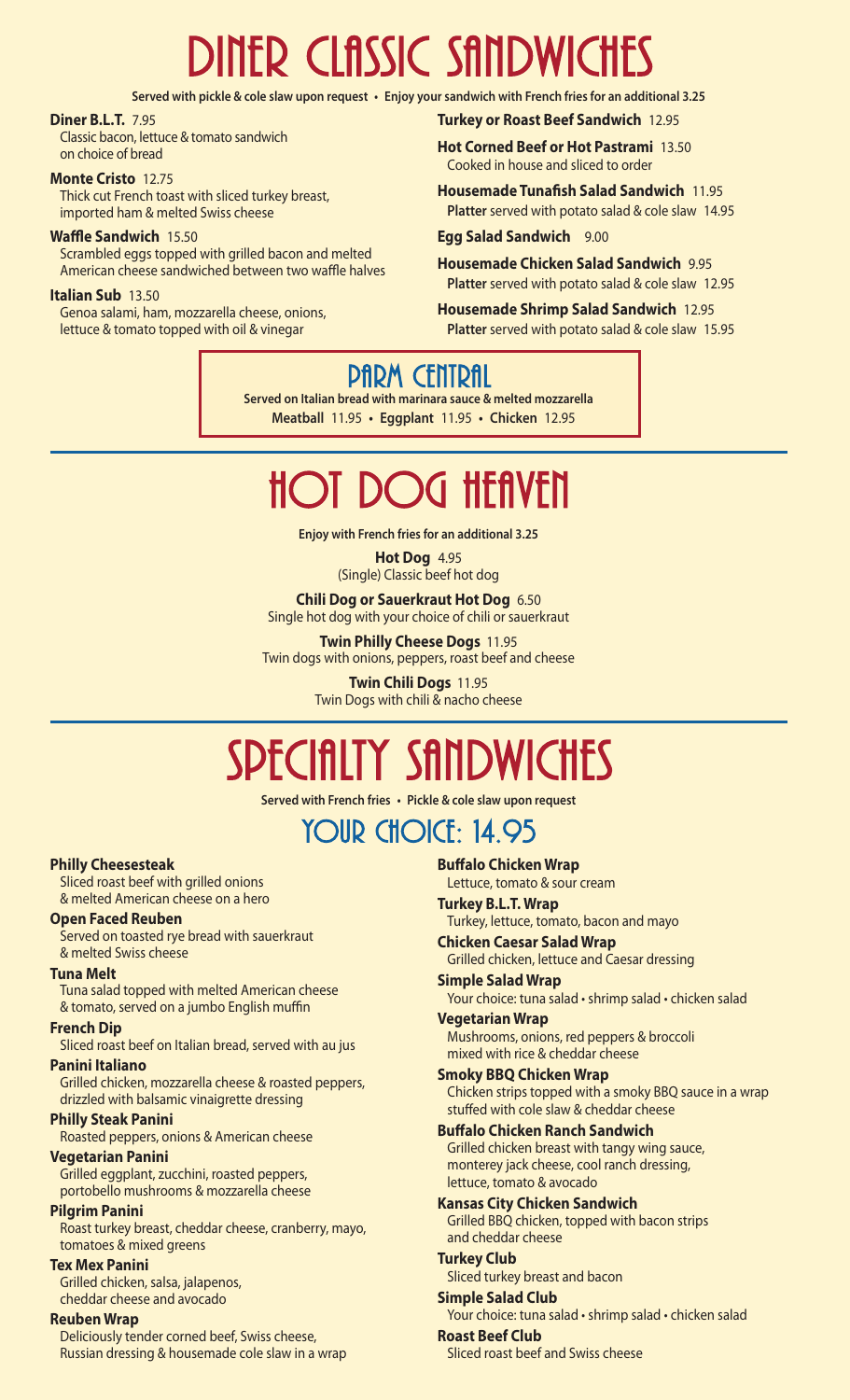# Gourmet Burgers

## YOUR CHOICE: 15.75

All gourmet burgers are 1/2 Pound of Angus Beef · Served on a Brioche bun with French fries (pickle & cole slaw upon request) Upgrade your French fries to a small Caesar salad, waffle fries, curly fries, sweet potato fries or onion rings 2.95 extra

#### **Steak Knife Burger**

Stacked a mile high, this burger comes topped with fried onions & melted American cheese

#### **Bacon Blue Burger**

Topped with blue cheese and strips of bacon

#### **Mesquite Burger**

Sweet & smoky BBQ sauce, melted cheddar cheese & bacon

#### **Kentucky Cheddar Burger**

Topped with BBQ pulled pork & cheddar cheese

#### **Southwest Burger**

Topped with salsa, jalapenos, cheddar cheese & avocado

**Roma Burger**

Topped with fresh mozzarella, sliced tomato and basil

#### **Brunch Burger**

Cooked on the charcoal grill and topped with fried egg and bacon

#### **Fatty Melt**

Topped with sweet fried onions stuffed in between two grilled cheese sandwiches

# RCOfil GRILLED BURGE

**All charcoal burgers are 7oz • Served on a classic hamburger bun (pickle & cole slaw upon request) Brioche buns are available upon request at no extra charge**

**Add lettuce & tomato for 1.00 extra • Enjoy with French fries for an additional 3.25**

**Hamburger** 7.50 • with Bacon 9.50 **Cheeseburger** American, Swiss, Cheddar, Mozzarella, Monterey Jack 8.50 **Pizza Burger** 8.50 **Veggie Burger** 8.50

**Beyond Burger** Plant based burger, served with French Fries 12.95 **Turkey Burger** 8.95 **Diet Turkey Burger** (No bun) with cottage cheese, lettuce & tomato 12.25

# COMFORT FOOD...fit ITS FINEST

**All served with soup -OR- salad unless otherwise noted**

**Greek Gyro** 16.95 Choice of beef or chicken, on pita bread with Greek salad

**Spanakopita** (Spinach Pie) 18.95 Housemade spinach pie, served with Greek salad only

**Honey Dipped Southern Fried Chicken** 17.95 French fries & made-from-scratch onion rings

**Fried Chicken Finger Basket** 17.95 French fries & made-from-scratch onion rings

#### **R.E.D. Chicken Sandwich** 17.95

Chicken cutlet, bacon, monterey jack cheese, mayo & cole slaw on a brioche bun, served with French fries

#### **Fish-n-Chips** 21.00

A massive portion of beer battered fish deep fried to a golden brown, served with French fries

#### **Pulled Pork Mac & Cheese** 18.95

BBQ pulled pork served over made-to-order penne macaroni & cheese

**Fried Chicken & Waffle** 18.95 Deep fried chicken served over a Belgian waffle and smothered in a brandy, heavy cream & maple syrup reduction

#### **Country Roast Beef** 21.50

Served with housemade au jus gravy

#### **Eggplant Parmigiana** 18.95

Egg battered and crusted with seasoned panko bread crumbs, topped with our housemade basil marinara and baked mozzarella cheese, served over linguine

#### **Homemade Meatloaf** 18.95

topped with mushroom gravy, served with potato and vegetable of the day

#### **Roast Vermont Turkey Breast** 21.50

All white sliced turkey breast, served with housemade stuffing & cranberry

#### **Half Spring Chicken** 19.00

Oven roasted free-range chicken with housemade stuffing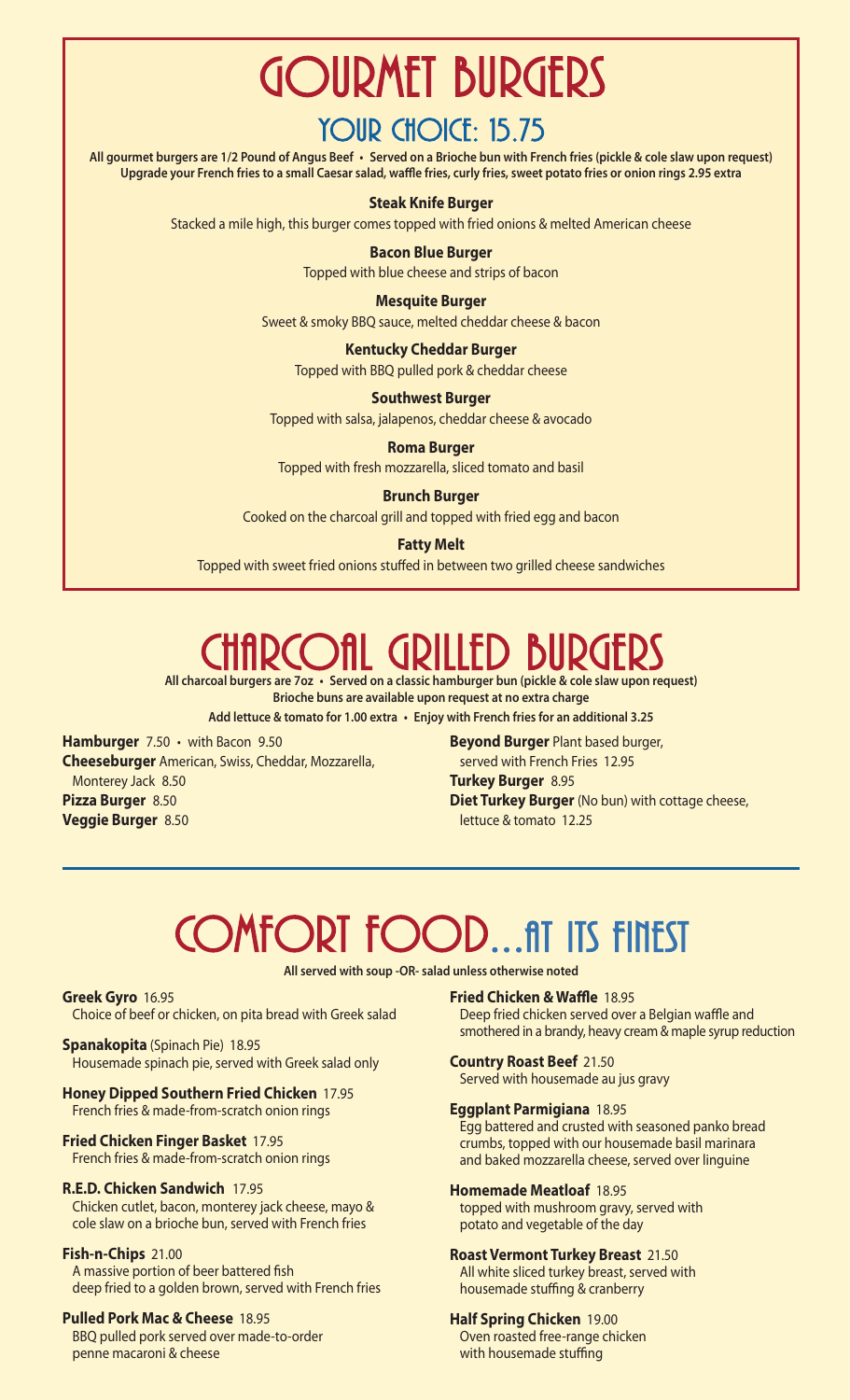# **CHICKEN**

**Served with your choice of soup -OR- salad -AND- linguine -OR- rice (Not available after 10:00 pm)**

## YOUR CHOICE: 21.95

#### **Chicken Stelio**

Peppers, spinach, ham and mozzarella cheese wrapped in chicken breast and sauteed in a marsala wine sauce

#### **Chicken Saltimbocca**

One breaded chicken breast sauteed and topped with spinach, prosciutto and mozzarella cheese, then simmered in a white wine, lemon, butter sauce

#### **Chicken Madeira**

Two chicken breasts sauteed with onions and mushrooms, topped with melted mozzarella cheese, then simmered in madeira wine sauce

#### **Chicken Royale**

Two chicken breasts topped with green & red peppers, diced tomato, basil and melted mozzarella cheese simmered in Madeira wine sauce

#### **Chicken Monte Carlo**

Two panko crusted chicken breast topped with prosciutto simmered in a heavy cream basil sauce over penne pasta

**Classic Chicken**

Your Choice; Francaise, Piccata, Marsala or Scampi

#### **Chicken Cordon Blue**

Swiss cheese & ham wrapped in chicken breast and covered with a light brown white wine sauce

#### **Stir-Fry Chicken**

Chicken, tri-color pasta, garden vegetables & soy sauce

#### **Chicken & Broccoli**

Chicken & broccoli sautéed in butter, garlic & white wine with melted mozzarella cheese

#### **Chicken Parmigiana**

Egg battered and crusted with seasoned panko bread crumbs, topped with our housemade basil marinara and baked mozzarella cheese, served over linguine

#### **Chicken & Shrimp Francaise** 26.95

Egg battered and simmered in a lemon, white wine, butter sauce

## $SHKS$  & Ch $O$

**Served with your choice of soup -OR- salad, potato & a vegetable of the day**

**Rib-Eye Steak** with Onion Rings 35.00 Thick & tender rib-eye cooked to your liking

**Stephanie Steak** 26.00

Sauteed cubes of steak simmered in a red wine cream reduction sauce and served over ziti

**Sliced London Broil** with Mushroom Gravy 26.00 Tender London broil cooked on the charcoal grill and covered with housemade mushroom gravy

**Boneless Sirloin Steak (16 oz.)** with Onion Rings 35.00 Delicious 16 oz. sirloin cooked to your liking

**Open Steak** (Sliced or Sandwich) 26.00 with French fries & onion rings

#### **Chopped Sirloin Steak & Onions** 18.50 Cooked on the charcoal grill and topped with housemade fried onions

**Jersey Pork Chop** 26.95 Jersey pork chop on the charcoal grill

#### **Beef & Reef** 28.95

Sirloin steak & two shrimp stuffed with our 100% real crabmeat stuffing

**\$4.95 Potato Salad Baked Potato Cole Slaw Cottage Cheese Sour Cream Avocado**

**\$6.50 Turkey Bacon or Canadian Bacon**

# Sides

**\$5.50 Home Fries Ham Bacon Sausage Taylor Ham Black Beans Hot Vegetables**

#### **\$7.00**

**Sweet Potato Fries Curly Fries Waffle Fries**

#### **\$7.95**

**Corned Beef Hash Chili**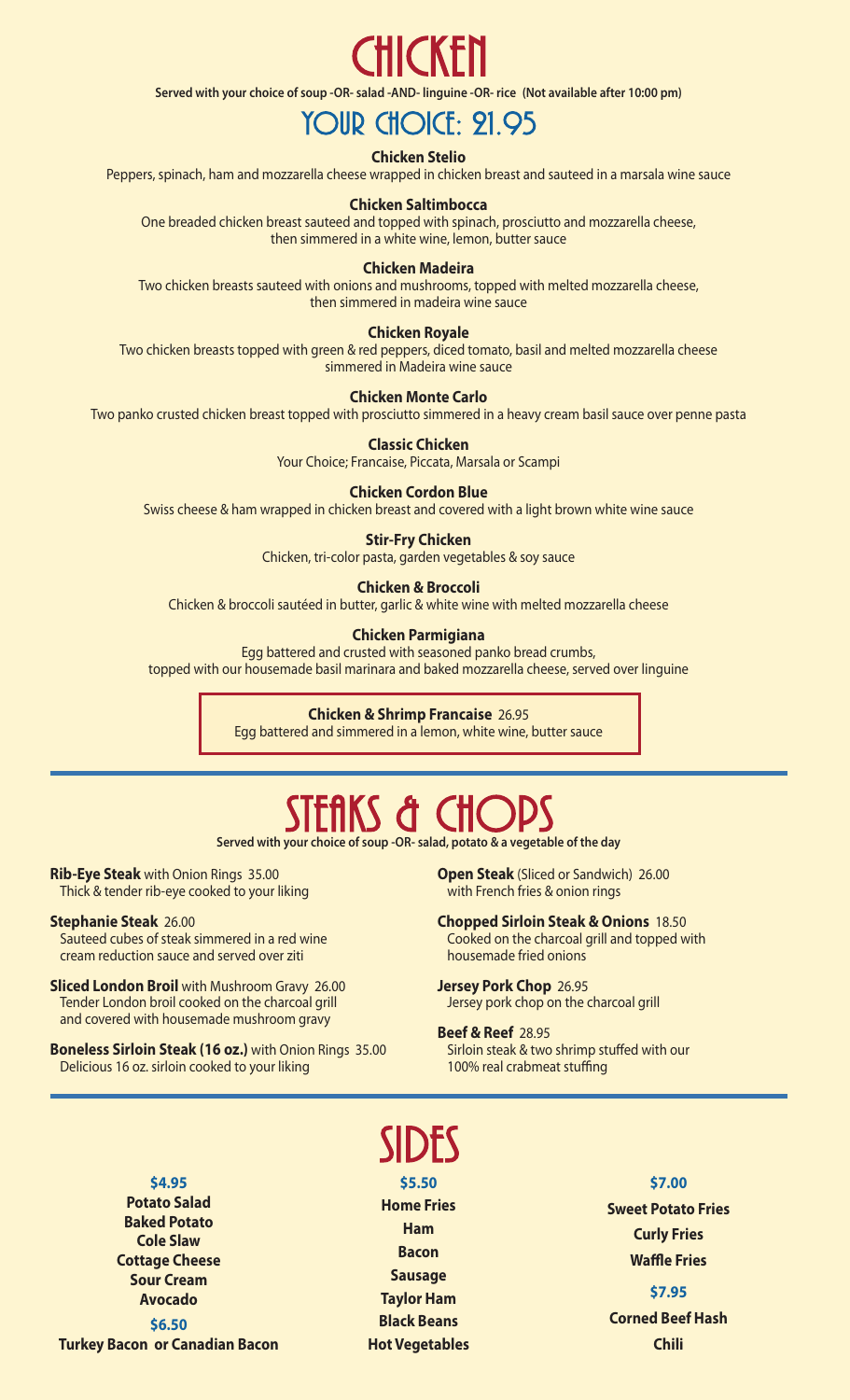# ASTA TIME AWA

**Served with your choice of soup -OR- salad (Not available after 10:00 pm)**

#### **Tomato Basil Pasta** 16.75

Penne pasta tossed in our marinara sauce with fresh chopped basil and diced chicken breast

#### **Sicilian Pasta** 17.95

Diced chicken breast and penne pasta sauteed with spinach, cherry tomatoes and chunks of fresh mozzarella, then tossed in a red wine marinara sauce

#### **Linguine & Meatballs or Meat Sauce** 16.75

Linguine topped with your choice of our freshly made meatballs or meat sauce

#### **Penne Ala Vodka** 16.75

Penne pasta simmered in vodka sauce

#### **Penne Christina** 17.95

Diced chicken breast with mushrooms, onions, red peppers, basil & penne pasta, tossed in a creamy marsala wine sauce

#### **Cheese Ravioli** 15.25

Topped with our housemade Marinara Sauce

#### **Ravioli Parmigiana** 16.75

Topped with our housemade marinara sauce and baked mozzarella cheese

#### **Baked Ziti** 15.95

Housemade marinara sauce, mozzarella & Parmesan cheese **with Meat Sauce** 17.50

# FROM THE **OCEAN**

#### **Maryland Crab Cakes** 24.95

Made in house from 100% real crabmeat stuffing, panko crusted & baked to a golden brown crisp, served with tartar sauce & your choice of potato & vegetable of the day

#### **Oven Roasted Salmon** 24.50

Salmon filet cooked to perfection, then drizzled with lemon & butter, served with your choice of potato & vegetable of the day

#### **BBQ Country Salmon** 24.95

Salmon filet smothered in our sweet & smoky BBQ sauce, served with sweet potato fries & cole slaw

#### **Stuffed Salmon** 27.95

Filled with our 100% real crabmeat stuffing, served with your choice of potato & vegetable of the day

#### **Calamari Fra Diavolo** 18.95

Sauteed in housemade marinara & red pepper flakes, served over linguine

#### **Scrod Scampi** 20.95

Delicious filet of Boston scrod cooked to perfection in our convection oven, then simmered in our housemade scampi sauce, served with your choice of potato & vegetable of the day

#### **Panko Lemon Tilapia** 20.95

Panko crusted tilapia filets topped with cherry tomatoes and diced artichoke hearts, then simmered in a white wine lemon sauce, served with your choice of potato & vegetable of the day

#### **Angel Hair Shrimp** 21.00

Shrimp simmered in our housemade marinara sauce with red wine, served with angel hair pasta

#### **Shrimp Stir-Fry** 21.00

Shrimp, tri-color pasta, garden vegetables & soy sauce

#### **Sautéed Shrimp Scampi** 21.00

Sauteed shrimp tossed in our housemade scampi sauce, served with linguine

#### **Jumbo Shrimp** 25.95

Cooked in the convection oven & drizzled with lemon & butter, served with linguine

#### **Stuffed Jumbo Shrimp** 27.95

Filled with our 100% real crabmeat stuffing, served with your choice of potato & vegetable of the day

#### **Jumbo Shrimp Parmigiana** 25.95

Topped with our housemade marinara and baked mozzarella cheese, served over linguine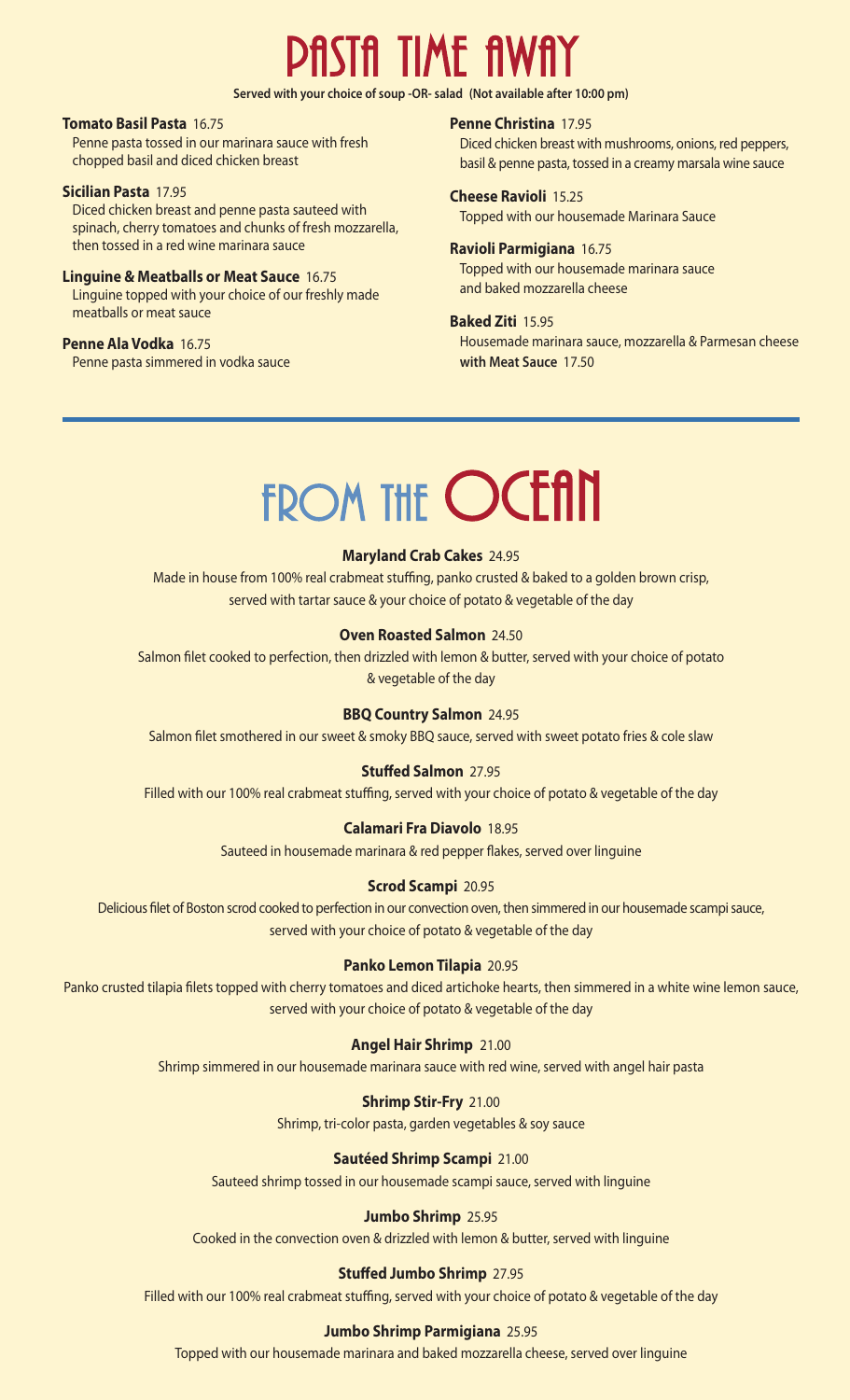## Egg-cellent Choices

**All served with home fries, toast, butter & jelly • Substitute egg whites for an additional 1.25**

**Two Eggs:**

**with Home Fries** 6.50 • **with Ham, Taylor Ham, Genoa Salami, Bacon or Sausage** 10.50 **with Corned Beef Hash or Turkey Bacon** 11.50 • **with Corned Beef, Pastrami or Canadian Bacon** 11.50

# RIVER EDGE FAVORITES

**Breakfast Sampler** 13.95 Ham steak, three eggs and two pancakes

**Morning Quesadilla** 11.95 Grilled tortilla filled with scrambled eggs, crispy bacon and Monterey jack cheese, served with salsa picante & sour cream

#### **Breakfast Sandwich** 3.95

two eggs, any style, on a hard roll **with Ham, Bacon, Genoa Salami, Sausage or Taylor Ham** 5.95 **with Canadian Bacon or Turkey Bacon** 6.50 **with Corned Beef or Pastrami** 7.95

> **Western Sandwich** 6.95 Eggs, ham, green peppers & onions

#### **Huevos Rancheros** 11.95 Eggs up, black beans, shredded lettuce, green onions, salsa picante, jack cheese

and sour cream on a crispy tortilla

#### **Jersey Breakfast Wrap** 11.95

Scrambled eggs, Taylor ham and American cheese, served with home fries

**River Edge Diner Special** 11.95 Three eggs with Canadian bacon & two pancakes

#### **Breakfast Skillet** 12.95

Two eggs any style topped with melted Monterey jack cheese, with bacon, sausage, home fries and toast, served in a cast iron skillet

#### **Ranchito Breakfast Burrito** 11.95

Scrambled eggs, Monterey jack cheese, sour cream, black beans and salsa picante in a breakfast wrap, served with home fries

> **Steak & Eggs** 24.95 Open steak cooked on the charcoal grill, served with three eggs & home fries

**A.C. Slammer** 13.95 Taylor ham, scrambled egg, avocado & monterey jack cheese on a toasted bagel, served with home fries

**Avocado Toast** 12.95 Our version of this breakfast favorite with two eggs, mixed greens and cherry tomatoes

#### **Cousin Paulie's Slammin'Sandwich** 9.95

Taylor ham & scrambled eggs with home fries mixed in & melted Amercian cheese on a hard roll

**Cheese Blintzes** 11.50 Four blintzes dusted with powdered sugar & served with sour cream **with Bananas** 12.95 **with Fresh Blueberries or Fresh Strawberries** 13.50

## **IT'S ALL GREEK TO ME**

**Greek Yogurt** 8.00 **with Granola** 8.95 • **with Bananas** 9.95 **with Fresh Strawberries or Blueberries** 10.95 **with Red, White & Blue** (strawberries, bananas & blueberries) 13.95

> **The Works** 14.95 with strawberries, bananas, blueberries & granola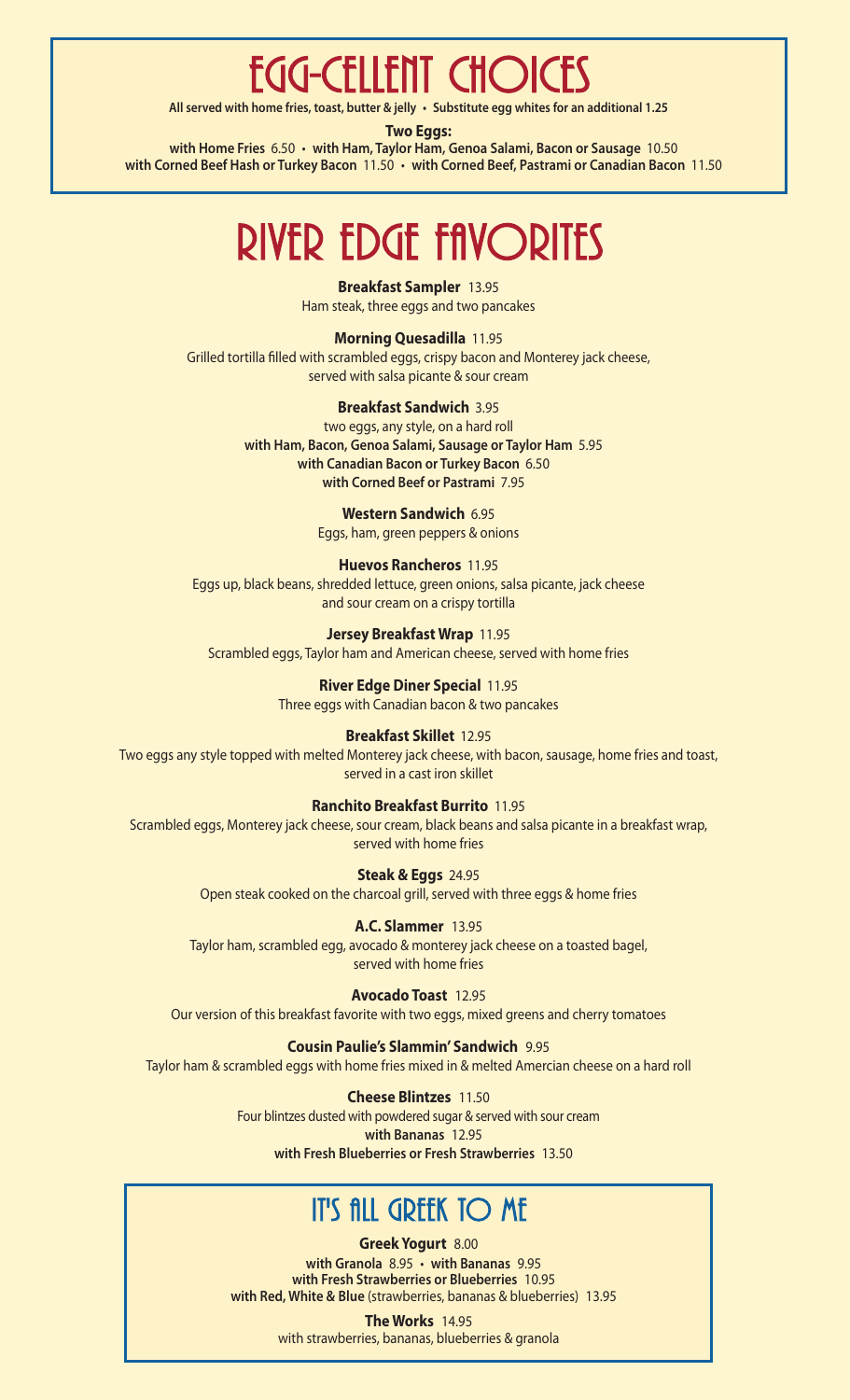# OMELETTES

**All served with home fries, toast, butter & jelly • Substitute egg whites for an additional 1.25**

**Mexican Omelette** 11.95 Chopped bacon, sausages, mushrooms, peppers, onions, jalapenos & salsa

**Don Quixote Omelette** 11.95 Avocado, roasted peppers, black beans & shredded Monterey jack

**Turbo Omelette** 11.95 Avocado, bacon and melted Monterey jack cheese

**Hercules Omelette** 11.95 Ham, bacon, sausage, peppers, onion & Monterey jack cheese

> **Western Omelette** 11.95 Ham, chopped green peppers & onions

**Broccoli & American Cheese Omelette** 11.95

Fresh chopped broccoli and melted American Cheese

**Italian Omelette** 11.95 Sausage, mushrooms, fresh tomato & mozzarella

> **Greek Omelette** 12.95 Spinach, tomato & feta cheese

**Spinach, Mushroom & American Cheese Omelette** 11.95 Fresh chopped spinach & mushrooms with melted American Cheese

> **Vegetarian Omelette** 11.95 Peppers, tomatoes, onions, broccoli & mushrooms

> > **Lox & Onion Omelette** 15.95 Smoked lox & chopped onions

### **BUILD YOUR OWN OMELETTE**

**Made with 3 cage free eggs** 7.25 Served with home fries, toast, butter & jelly **Egg Whites are an additional 1.25**

#### **Choose From the Following:**

Tomato, Onions, Mushrooms, Spinach, Broccoli, Roasted Peppers or Portobello Mushroom 2.00 each Avocado, Ham, Bacon or Sausage 3.00 each • Diced Chicken 3.50 **Cheese:** American, Mozzarella, Cheddar, Swiss, Monterey Jack or Feta Cheese 2.00 each

## Benny's

**Classic Benny** 12.75

Two poached eggs on an English muffin with Candian bacon, Hollandaise sauce & potatoes

**Meat Lover's Benedict** 12.75

with sausage, bacon or ham

**Spinach Benedict** 12.75 with steamed spinach

**California Benedict** 12.75 with avocado slices & grilled tomato

**Benny's Gone Fishin'** 15.50 served with smoked lox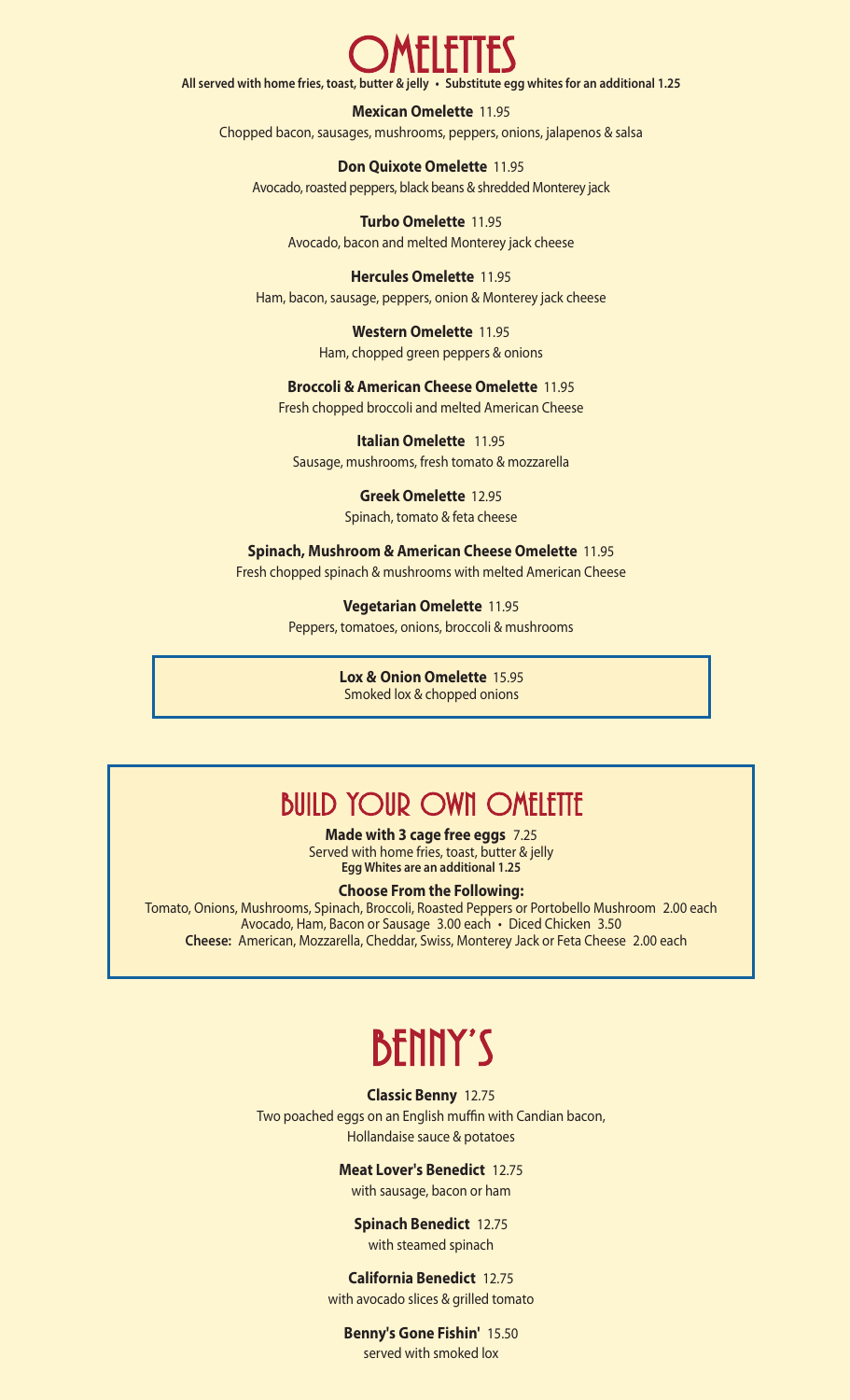# **BUTTERMILK PANCAKES**

#### **Regular** 8.00

#### **Whole Wheat** 9.00

**Chocolate Chip Pancakes** 10.50

#### **Banana Nut Pancakes** 10.50

**Golden Brown Pancakes Deluxe** 11.50 Ham, bacon & sausage

**Lumberjack** 13.50 Ham, bacon, sausage & eggs

**Hawaiian Pancakes** 10.50 Pineapple & shredded coconut

**Harvest Pancakes** 10.50 Apples & cinnamon

**Funfetti Pancakes** 10.50 Pancakes with rainbow sprinkles baked inside **Nutella Banana Pancakes** 11.50

Buttermilk pancakes layered with Nutella, bananas and crunchy granola

#### **Nutella Mello Pancakes** 11.50

Buttermilk pancakes layered with Nutella and mini marshmallows

#### **Cannoli Pancakes** 11.50

Buttermilk pancakes stuffed with chocolate chip cannoli cream

#### **Cinnamon Swirl Pancakes** 11.50

Sweet cinnamon swirl pancakes topped with whipped cream and sprinkled with powdered sugar

#### **Oreo Pancakes** 11.50

Buttermilk pancakes with crumbled Oreo cookies baked inside, drizzled with chocolate syrup, sprinkled with powdered sugar and then topped with whipped cream

## PANCAKE ROLL-UPS YOUR CHOICE: 12.95

#### **All American**

One giant buttermilk pancake with scrambled eggs, bacon & American cheese

#### **Texas**

One giant buttermilk pancake with scrambled eggs, chopped sausage & Monterey jack cheese

One giant whole wheat buttermilk pancake with scrambled egg whites, turkey bacon & mozzarella cheese

#### **Swole Roll Up**

**California**

Egg whites, turkey bacon & Monterey jack in a pancake roll up

# **FRENCH TOAST**

**French Toast** 8.00 Three pieces of housemade French toast,

served with butter & syrup

**Whole Wheat French Toast** 9.00

**Old Fashioned French Toast** 8.00 Thin sliced bread

**Choco Nutella French Toast** 11.50 French toast smothered in Nutella and then drizzled with chocolate syrup

**Cannoli French Toast** 12.50 French toast layered with cannoli cream, chocolate chips, and whipped cream

**Granny's French Toast** 11.50 French toast topped with warm cinnamon baked apples

**Challah French Toast Deluxe** 11.50 Ham, bacon & sausage

**He-Man** 13.50 Ham, bacon, sausage & eggs

# **BELGIAN WAFFLES**

**Golden Brown Waffle** 8.50 **Whole Wheat Waffle** 9.50

**Chocolate Chip Waffle** 10.50

**Cinnamon Swirl Waffle** 11.50

**Funfetti Waffle** 10.50

**Nutella Banana Waffle** 11.50

**Nutella Mello Waffle** 11.50

**French Toasted Waffle** 11.50

**Oreo Waffle** 10.50

**Waffle Deluxe** 12.50 Ham, bacon & sausage

**Super Waffle** 14.50 Ham, bacon, sausage & eggs

## GRIDDLE UPGRADES

**Add The Following To Any Pancake, French Toast or Waffle Order:**

**Blueberries** 4.25

**Ham, Bacon, Sausage or Taylor Ham** 4.25 **Canadian Bacon or Turkey Bacon** 5.50 **Two Eggs,** any style 4.00 **One Egg,** any style 2.00

**Fresh Strawberries & Whipped Cream** 4.25 **Red, White & Blue Fruit Medley** 5.50

strawberries, bananas & blueberries